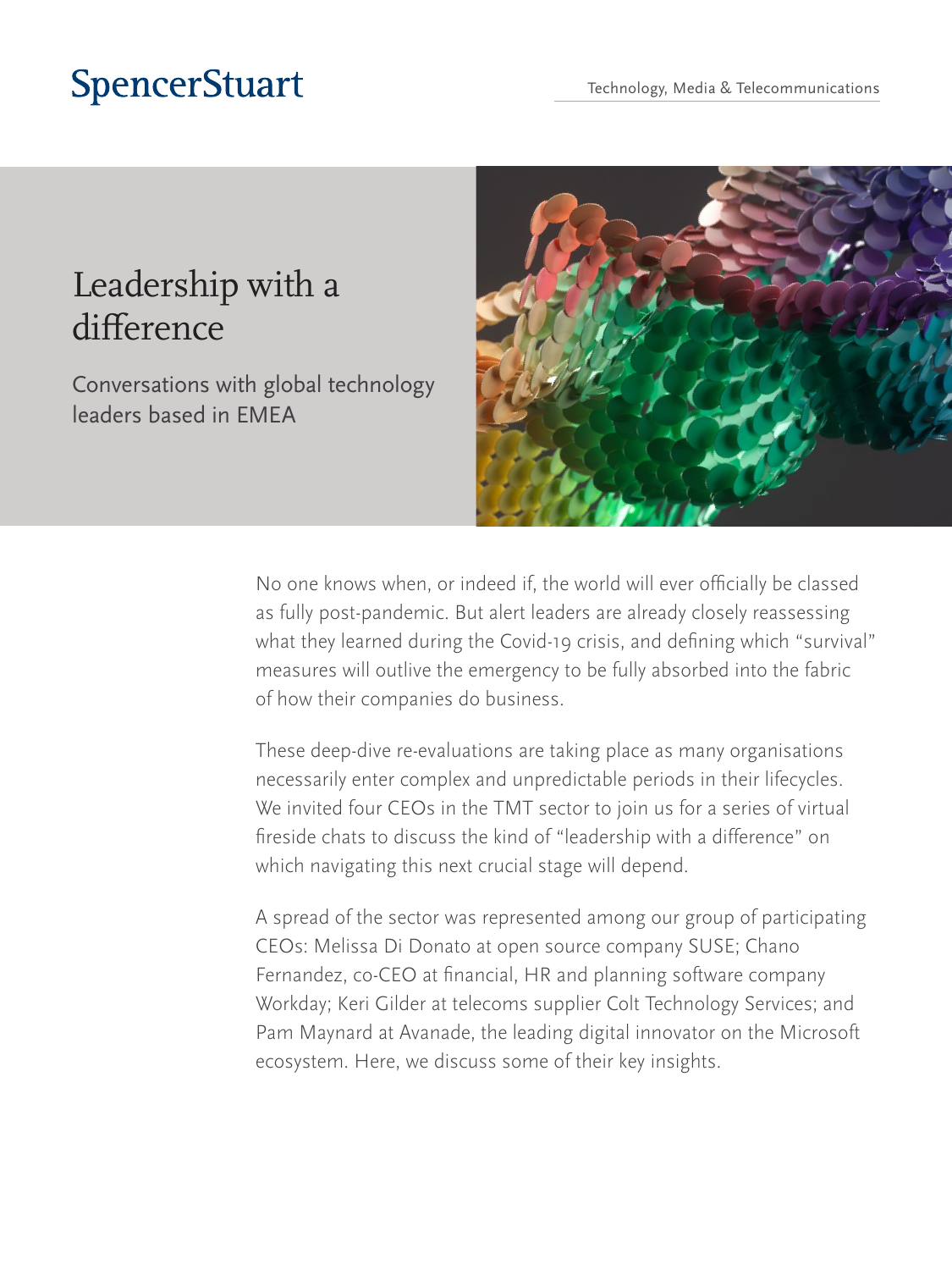### **Putting DE&I front and centre**

It is clear that none of our discussion partners is examining the repercussions of the pandemic crisis in isolation. There was a striking shared recognition of a sustained public appetite for social and economic change — notably in the wake of the Black Lives Matter and MeToo movements — across a range of long-standing DE&I inequalities and, increasingly, for heightened ethical and environmental standards.

# •

**You cannot innovate without diversity. We want to go to clients with teams that represent them and their customers.**

Failure to respond to that appetite for true diversity was seen as fatally undermining of a company's resilience, sustainability, and ability to innovate. A knock-on impact identified among the group was that action that is not robust and meaningful weakens employee and public engagement, and further damages the company by stalling recruitment efforts.

"It's vital to build an inclusive and diverse team beyond gender and race," said Pam Maynard at Avanade. "Recent events have pushed us to accelerate our thinking around this. You cannot innovate without diversity. We want to go to clients with teams that represent them and their customers."

**PAM MAYNARD** AVANADE

Added Colt Technology's Keri Gilder: "You can't have diversity without inclusion, otherwise diversity talent will walk. Gen Xers and millennials select firms on DE&I, that's the strategic index we need to be thinking about."

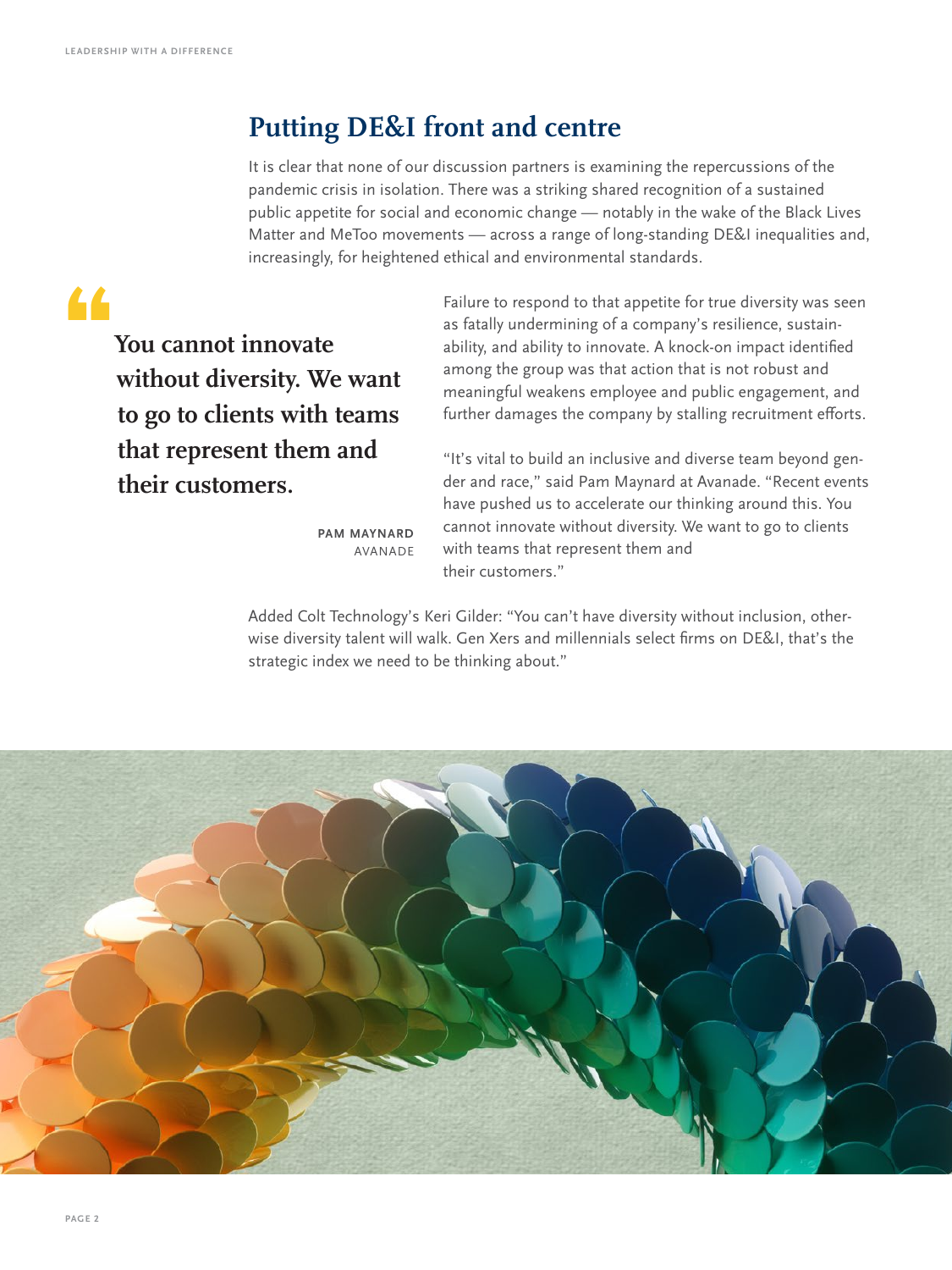Gilder also chairs the Diversity and Inclusion Council at the TM Forum, which focuses on educating the sector on the benefits of diversity. She advocates moving diversity "from a moral objective to a strategic imperative. There needs to be a strong tie to the business, driven and embraced by top-level executives".

Workday has "a pretty hard quota for the next few years," said the organisation's co-CEO Chano Fernandez. "We've increased diversity by rethinking our location strategy investments. We've also targeted universities in certain locations, as well as working with organisations that help us train individuals on technology skills from underserved backgrounds. It's about opening up access to more diverse talent."

### **Purpose, sustainability & ESG at the heart of future growth**

In common with other sectors, TMT companies making coherent investments in ongoing DE&I work are likely to be doing the same in the realms of sustainability and ESG performance. The three areas share vulnerabilities, which, if left untended, have the potential to exact not only terrible human costs but unwelcome corporate ones.

Thus, alongside calls for genuine diversity and inclusion, employees, customers, and investors are increasingly vocal in their demands for verifiable sustainability, as well as for environmental, social and governance activity that is clean, in all senses. Failure undermines trust in the business, damages its reputation and deters talent.

"One of the biggest changes for leaders during the past year has been an intense focus on purpose," said Workday's Fernandez. "Employees want leaders to be real, be honest and admit when they got it wrong."

Against this backdrop, the Covid-19 pandemic prompted near-epic surges in employee engagement. That shows little sign of abating, and the CEOs we spoke to are keen to build on that input and in particular its contribution to sustainability.

"We've continued to focus on sustainable growth, preparing for different outcomes and making decisions at speed both at board and employee level," recalled Melissa Di Donato at SUSE.

•

•

**Employees want leaders to be real, be honest and admit when they got it wrong.**

> **CHANO FERNANDEZ** WORKDAY

**Everything we do has to have a sustainability angle or it won't get funding.** 

> **KERI GILDER** COLT TECHNOLOGY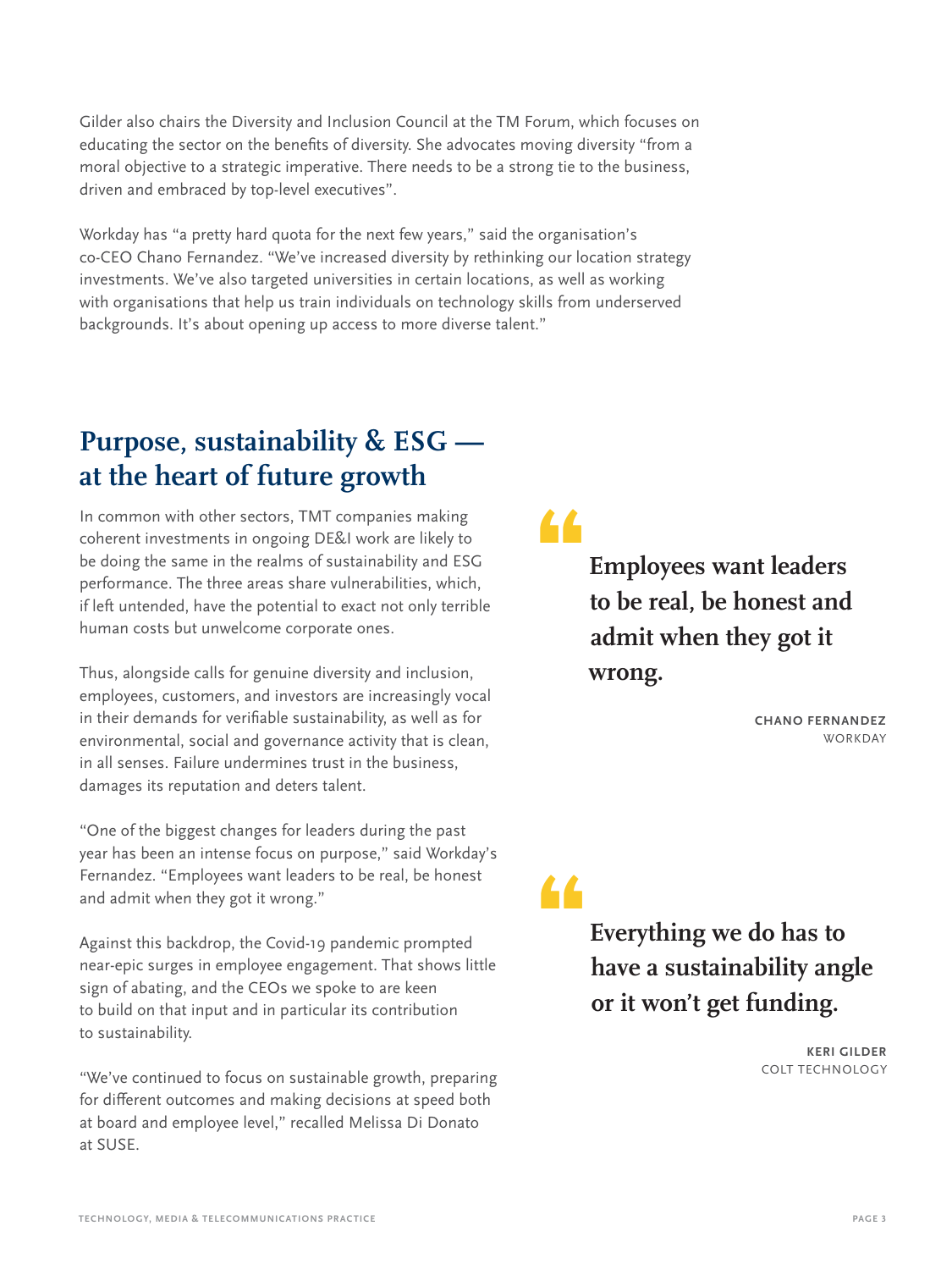"Our most important asset is our people, so we concentrated on things that really mattered to them. One example: we launched a 'Go Green' group, run by employees, looking at ways to reduce our carbon footprint. We used the passion of our employees in tandem with the openness of our software to achieve this goal." SUSE also established a number of employee groups including Women in Tech and Pride groups across the organisation, added Di Donato.

At Colt Technology, said Keri Gilder, "sustainability by design" is a core strategic driver: "Everything we do has to have a sustainability angle or it won't get funding." The importance of that business imperative is unambiguous across the organisation, where environmental awareness training is mandatory for all employees.



### **Leading in a more flexible world of work**

When the WHO declared the global pandemic in 2020, CEOs in the TMT sector found themselves on two frontlines. On the one hand, agile TMT businesses stood to grow rapidly by enabling and scaling up secure remote-working tech — providing operational resiliency and integrity for a suddenly voracious market. On the other hand, tech CEOs had to be mindful of preserving the well-being of their own teams, who would be serving this immense demand under stressful and disruptive conditions.

•

**We allowed people to choose based on what worked for them. And by doing that we're moving away from a fixed mindset to a growth mindset."**

> **MELISSA DI DONATO**  SUSE

Now, TMT leaders are mulling what working from home is going to look like in the future. The only certainty among CEOs in our group is that normalised WFH will not be ending as abruptly as it began for so many.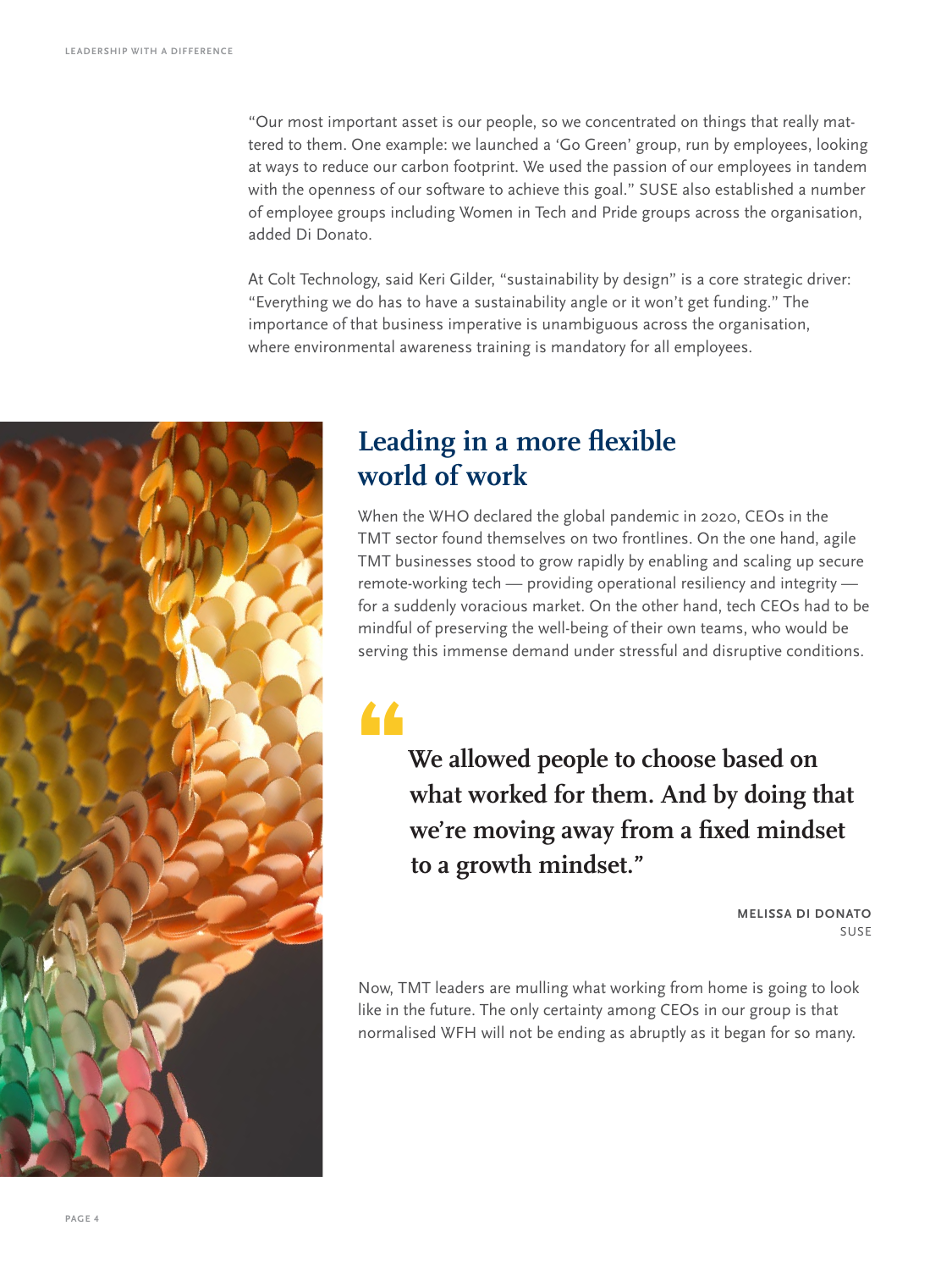The overriding question for Melissa Di Donato at SUSE is: "How do I get people back to a sense of normality without disruption?" SUSE employees were given the choice of permanently working from home, a hybrid arrangement or going back to the office full-time.

"We allowed people to choose based on what worked for them. And by doing that we're moving away from a fixed mindset to a growth mindset."

Like many companies, SUSE scaled back its office space during the pandemic. "We've learned that much as people got used to working from home, they still want to meet employees in person. We've taken on a hybrid model that fosters employee collaboration whilst creating spaces that reflect the neurodiversity of our workforce."

This experience resonated with Pam Maynard at Avanade: "Avanade has provided flexible working to our employees for years, but at the start of the pandemic we shifted to 100 per cent home working. Some of our centres were harder to do than others, but once up and running we started thinking about flexibility. We've been piloting flexible working across a number of geographies.

"But the office is still important — there's a huge need for contact with colleagues. Flexible is here to stay, but we're learning a lot and are on the journey."

One CEO though sounded a note of caution. "I worry that inclusion won't be related to diversity in future, but a question of whether you're working from home versus the office," warned Colt Technology's Keri Gilder.

"There's a potential silo separation between home and office workers. This will become more profound as there's a split between two modes of working. How people are participating regardless of location will be important."

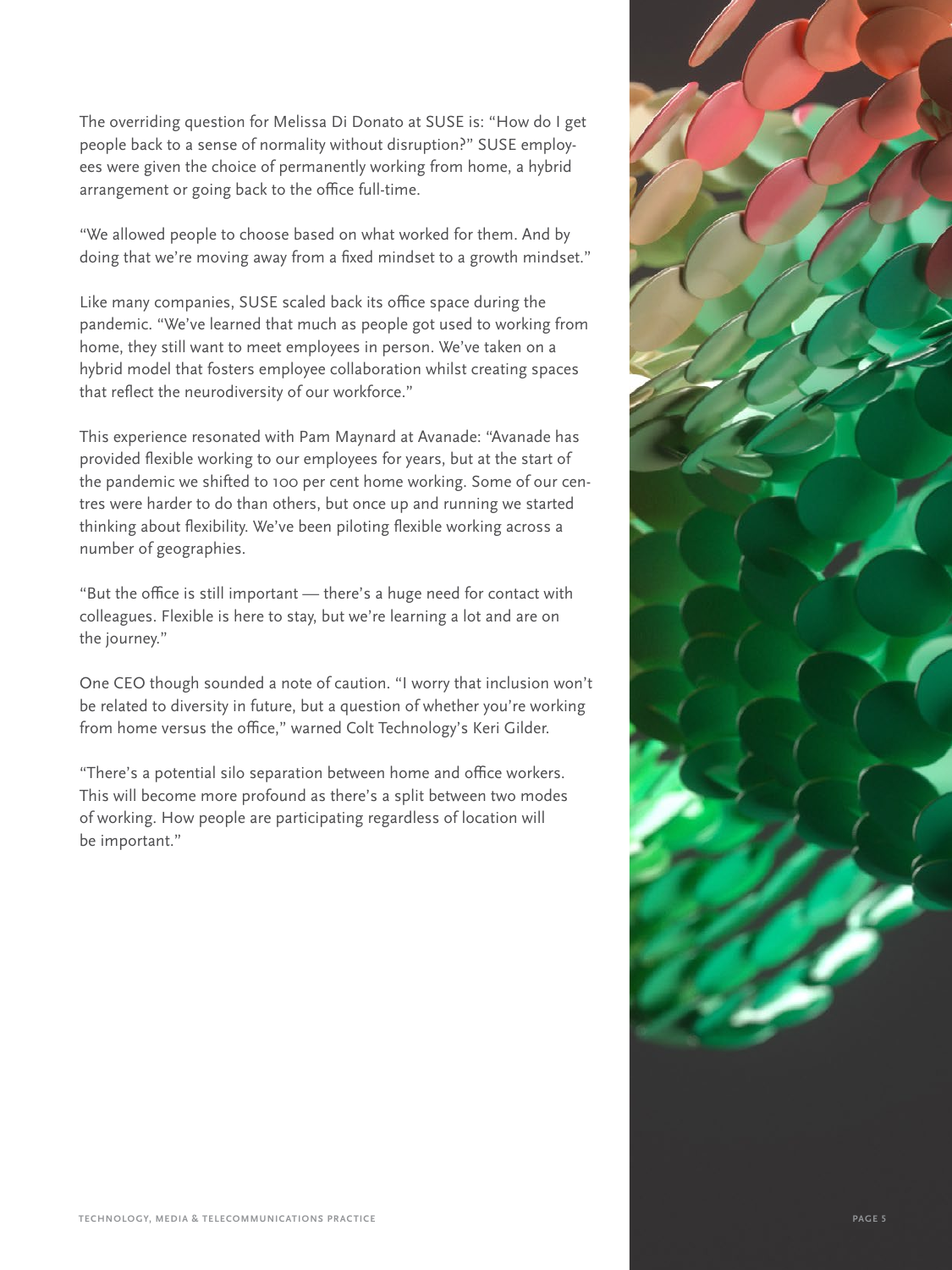## **A continued focus on mental health and wellbeing**

As already noted, the dash to digitise galvanised by the pandemic put immense pressure on TMT workers, across all levels. As with their counterparts in other sectors, the CEOs to whom we talked are stepping up safeguarding strategies around well-being and mental and physical health.

# •

**Employee wellbeing goes beyond the physical — the emphasis should be on 'employee renewal'**

"There's a need for compassion at a level we've never seen before," said Pam Maynard at Avanade. "As leaders we need to be thoughtful, and it doesn't always have to be about big change." To combat rising fatigue exacerbated by the stress of seemingly endless remote meetings, Maynard personally committed to not schedule or host team video calls on Fridays. "Employee wellbeing goes beyond the physical — the emphasis should be on 'employee renewal'."

**PAM MAYNARD**  AVANADE "We're definitely seeing fatigue," agreed Workday's Chano Fernandez. "We're encouraging employees to take time off and switch off the computer. People need to refresh and recharge." At Colt Technology, every other week includes a

full day to "eject from the digital world", starting with no meetings — and the encouragement to maybe get some fresh air or kick back to a podcast. Colt's Keri Gilder pointed out that this wellbeing initiative has also delivered a huge boost to engagement.

One final core theme to emerge from our group of CEOs reflected the confluence of a crisis-led imperative to innovate rapidly and deeply, alongside heightened demands for responsible innovation. For Chano Fernandez at Workday, "data privacy has been a constant topic, and with it fairness and trust — it should always be clear to the customer exactly how their data is managed."

The key driver here, said Avanade's Pam Maynard, has to be a comprehensive "designing-in of the principles and behaviours of an uncompromising set of digital ethics".

TMT organisations that came through the pandemic were the fast responders who helped other businesses successfully pivot to using tech to fully re-fashion how, and where, they worked. What the most successful among the TMT sector had in common was that they were able to show both their customers and their own people that they were tech companies that could innovate at speed, but that they were not reckless or unsafe.

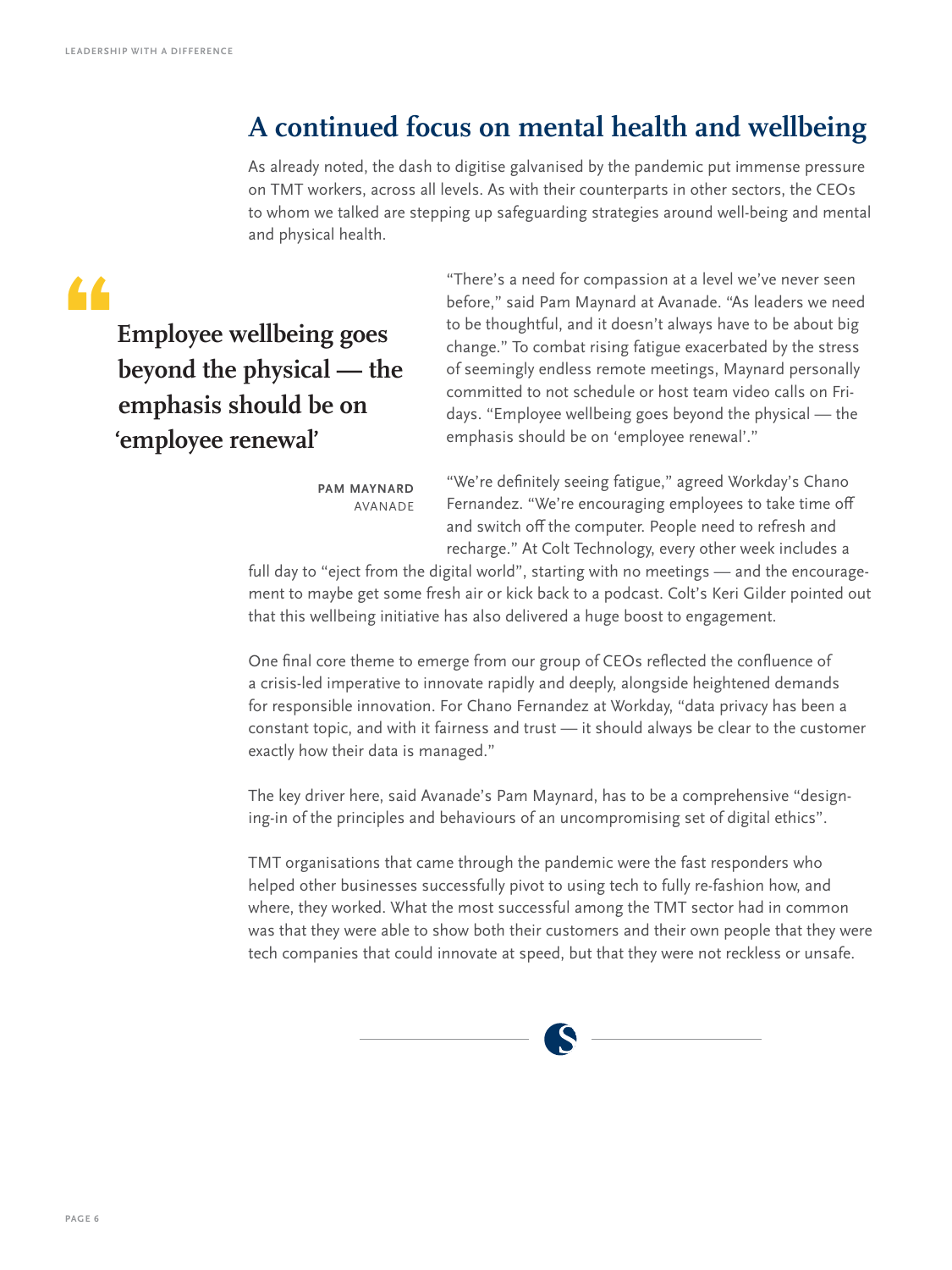#### With thanks to

**Melissa Di Donato**, CEO — SUSE **Chano Fernandez**, co-CEO — Workday **Keri Gilder**, CEO — Colt Technology Services Pam Maynard, CEO — Avanade.